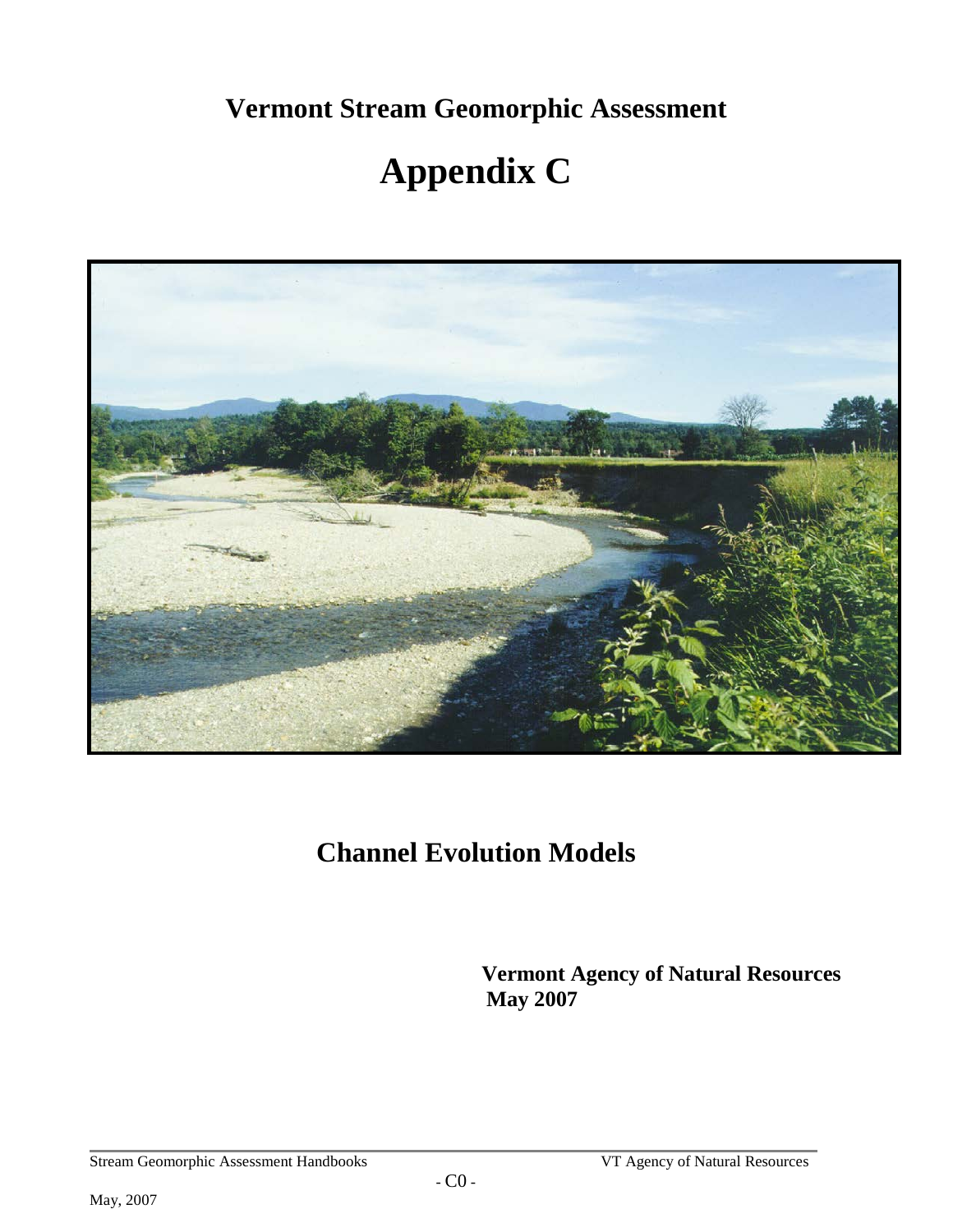## **Channel Evolution Models**

### **F-stage Channel Evolution Process**

The capital letters used throughout the following discussions refer to the stream types (Rosgen, 1996) typically encountered as the channel form passes through the different stages of channel evolution. The F-stage adjustment process begins where the streams are not entrenched and have access to a floodplain at the 1-2 year flood stage. Moderately entrenched, semi-confined "B" streams may also go through an F-stage channel evolution. This channel evolution model (CEM) is based on the assumption that the stream has a bed and banks that are sufficiently erodible so that they can be shaped by the stream over the course of years or decades. Streams beginning this process are typically flowing in alluvium or other materials that may be eroded by an increase in stream power. As the incision process continues, they may degrade to bedrock or glacial till materials. When a stream with a low width to depth ratio ("E" stream types) goes through this process, the sequence of stream types may be **E-C-F-C-E** (other forms may include **E-C-G-F-C-E** or **C-G-F-C** or **C-F-C** or **C-B-F-B-C** or **B-G-F-B** or **B-G-F** or **C-B-C**).

**Stage I -** Channel in regime with access to floodplain or flood prone area at discharges at and above the average annual high flow. Planform is moderate to highly sinuous; supportive of energy dissipating bed features (steps, riffles, runs, pools) essential to channel stability (B, C and E Stream Types). Channel slope (vertical drop in relation to length) generates flow velocities and stream power in balance with the resistance of stream bed and bank materials. Sediment transport capacity in equilibrium with sediment load.

**Stage II -** Channel has lost access to its floodplain or flood prone area, at its historic bankfull discharge, through a bed degradation process or floodplain build up. Stream has become more entrenched as discharges in excess of the annual high flow are now contained in the channel (B or G or F Stream Type). Channel slope is increased with commensurate increase in velocity and power to erode the stream bed and banks (boundary materials). The result of preventing access to the floodplain and containing greater flows in the channel is to increase the stream's power that must be resisted by the channel boundary materials; i.e., the rocks, soil, vegetation or manmade structures that make up the bed and banks of the river. Plane bed may begin to form as head cuts move upstream and step/riffle materials are eroded.

**Stage III -** Channel is still entrenched, widening and migrating laterally through bank erosion caused by the increased stream power (B or G or F Stream Type). The system regains balance between the power produced and the boundary materials as sinuosity increases and slope decreases. There are profound physical adjustments that occur upstream and downstream from the site of alteration as bed degradation (head cuts) migrates up through the system and aggradation in the form of sedimentation occurs downstream. Stream bed largely becomes a featureless plane bed.

**Stage IV** - Channel dimension and plan form adjustment process continues. Channel width begins to narrow through aggradation and the development of bar features. The main channel may shift back and forth through different flood chutes, continuing to erode terrace side slopes as a juvenile floodplain widens and forms. Weak step/riffle-pool bed features forming. Transverse bars may be common as planform continues to adjust. At Stage IV, erosion may be severe. Historically, channels have been dredged, bermed, and/or armored at this Stage pushing the process back to Stage II or III.

**Stage V** - Channel adjustment process is complete. Channel dimension, pattern, and profile are similar to the pre-adjustment form but at a lower elevation in the landscape (B, C and E Stream Types). Planform geometry, longitudinal profile, channel depth, and bed features produce an energy grade that is in balance with the sediment regime produced by the stream's watershed.

Higher gradient, more entrenched streams ("A" or "B" stream types) with erodible beds also go through channel evolution processes that involves bed degradation. In these cases, the floodplain forming stages may be comparatively minor. A lowering of the bed elevation is more quickly followed by a re-sloping of the banks until the appropriate energy grade is achieved.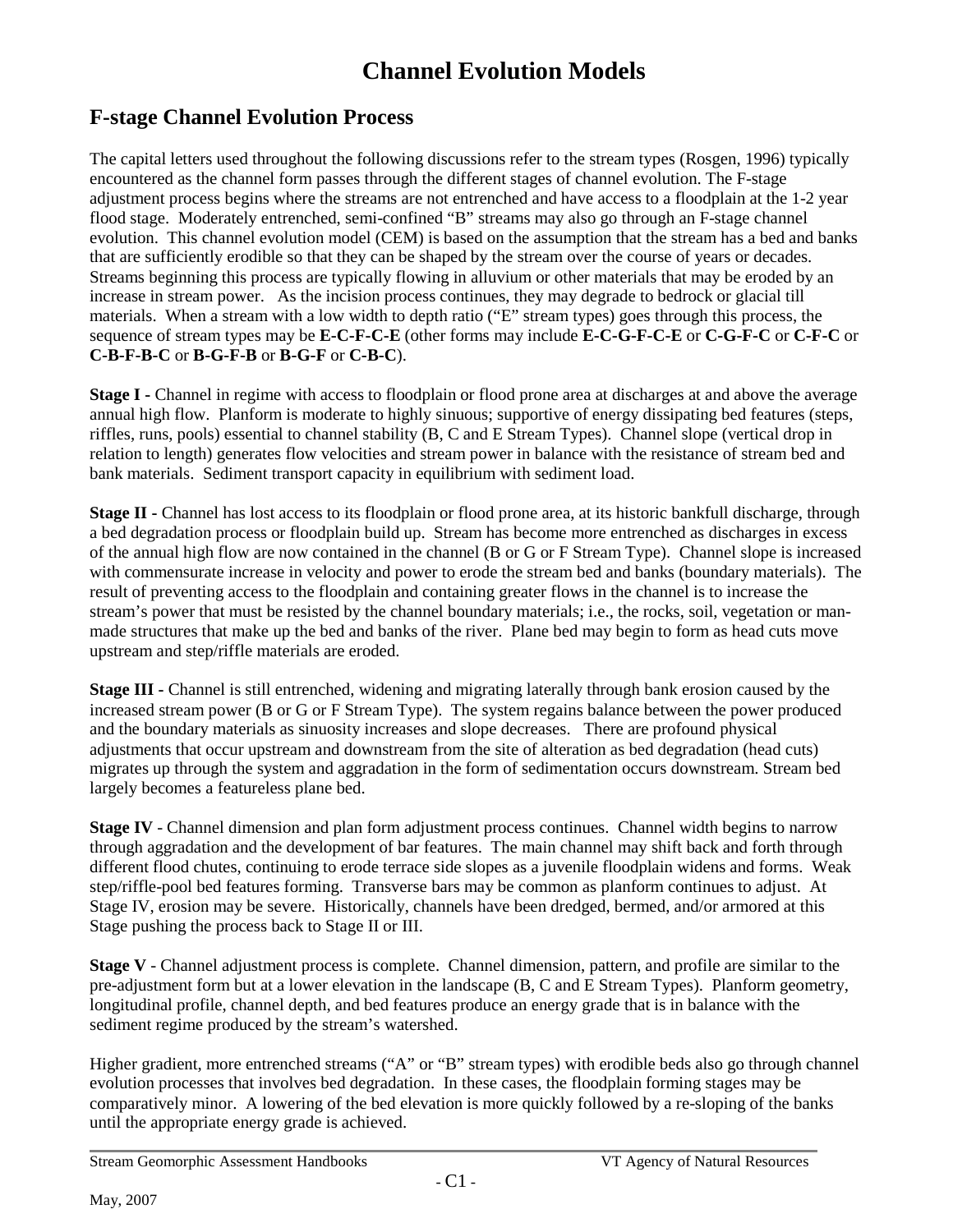

#### **F-stage Channel Evolution Process (VTDEC-Modified from Schumm, 1977 & 1984 and Thorne et al, 1997)**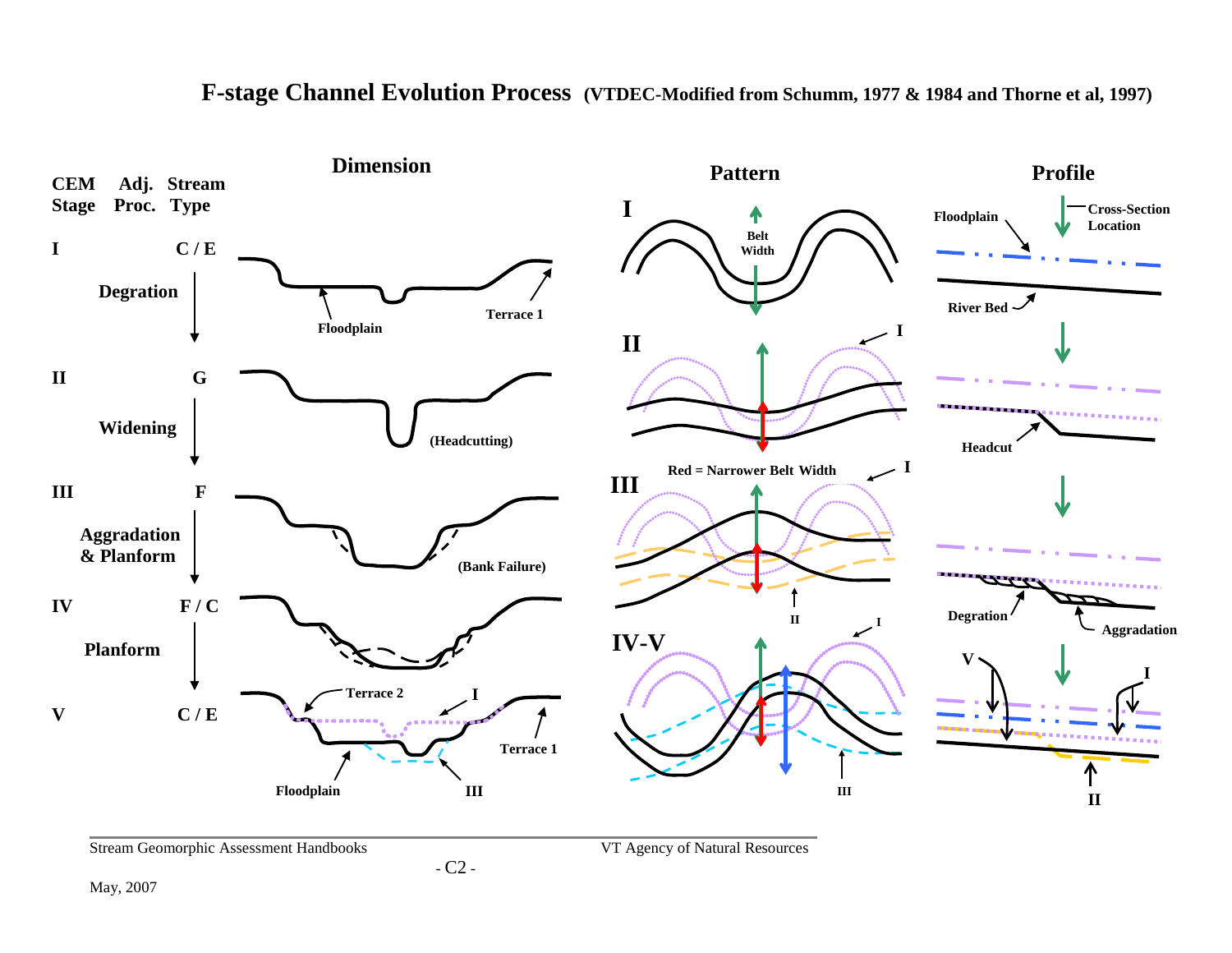#### **D-stage Channel Evolution Process**

#### **Only use the D stage CEM where the stream has no opportunity to incise. If the stream has incised and has now hit bedrock or clay and is currently widening, you would still use the F stage CEM.**

The capital letters used throughout the following discussions refer to the stream types (Rosgen, 1996) typically encountered as the channel form in the different stages of channel evolution. The difference between F and Dstage channel evolution processes is the degree of channel incision. In D-stage channel evolution, the dominant, active adjustment processes is **aggradation**, widening, and plan form change. In some situations, the stream may not experience any degradation because its bed is significantly more resistant to erosion than its banks. The process may start with limited vertical adjustment and goes right into aggradation and a lateral adjustment processes. Stream with low width to depth ratios ("E" Stream Types) may also go through this process.

**Stage I -** Channel in regime with access to floodplain or flood prone area at discharges at and above the average annual high flow (B, C and E Stream Types). Plan form is moderate to highly sinuous; supportive of energy dissipating bed features (steps, riffles, runs, pools) essential to channel stability. Channel slope (vertical drop in relation to length) generates flow velocities and stream power in balance with the resistance of stream bed and bank materials. **Then either of the following Stage II scenarios may occur:**

**Stage IIc** Steeper gradient may be imposed through activities such as channelization, but due to the resistance of the bed material, the stream has not incised significantly or lost access to its floodplain (remaining a "C" Stream Type). Channel is widening and migrating laterally through bank erosion caused by the increased stream power. The balance between stream power and boundary materials is re-established when the slope flattens after a process of channel lengthening and increased sinuosity. Stream bed may be a combination of poorly defined riffle-pool and plane bed features.

**Stage IId** Channel becomes extremely depositional and becomes braided with water flowing in multiple channels at low flow stage ("D" stream type). Dimension and plan form adjustment processes continue. Channel width begins to narrows through aggradation and the development of bar features. The main channel may shift back and forth through different channels and chute cut-offs, continuing to erode banks or terrace side slopes. Riffle-pool bed features develop as single thread channel begins forming. Transverse bars may be common as planform continues to adjust.

**Stage III** Channel adjustment process is complete (back to a B, C or E stream type). Channel dimension, pattern, and profile are similar to the pre-adjustment form. May or may not be at a lower elevation in the landscape. Planform geometry, longitudinal profile, channel depth, and bed features produce an energy grade (sediment transport capacity) that is in balance with the sediment regime produced by the stream watershed.

**Important Notes:** 1) The imposition of new constraints or changes at watershed, reach, or local scales, especially those related to large floods that energize the stream system with high flows of water, sediment, and debris, will affect the time scales associated with each stage of channel evolution. They may also have dramatic effects on the direction of a channel evolution process. The overlapping pulses of channel adjustment moving upstream and downstream in a watershed often makes the pinpointing of a specific channel evolution stage complicated. 2) Bedrock-controlled reaches in Vermont are presumed to be relatively fixed for the purposes of these protocols as little bed or back erosion can be expected even over a century. Such reaches may, however, dramatically change or evolve due to rapid or catastrophic avulsions of the flow onto more erodible sediments nearby, leaving the bedrock channel wholly or partially abandoned.